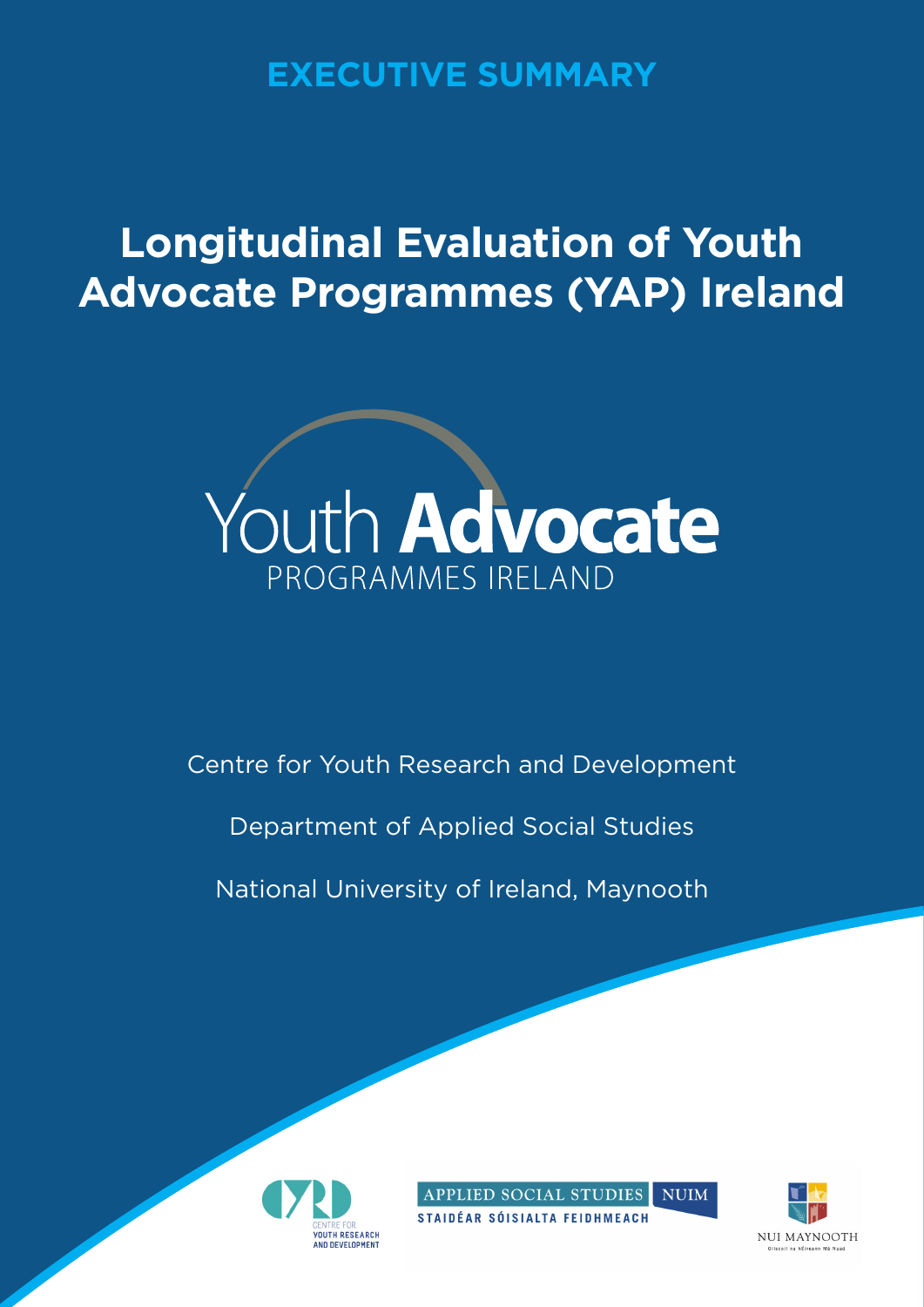## **Longitudinal Evaluation of Youth Advocate Programmes (YAP) Ireland**

#### EXECUTIVE SUMMARY

By

Prof. Maurice Devlin, Dr. Nuala Connolly, Dr. Kathryn McGarry & Berny McMahon. Centre for Youth Research and Development, Department of Applied Social Studies, National University of Ireland, Maynooth.

#### HOW TO CITE THIS REPORT:

Devlin, M., Connolly, N., McGarry, K., McMahon, B. (2014) Longitudinal Evaluation of Youth Advocate Programmes (YAP) Ireland: Executive Summary. Dublin: YAP Ireland.

 **1**

Copyright ©Youth Advocate Programmes (YAP) Ireland, 2014. All rights reserved.

Published by Youth Advocate Programmes (YAP) Ireland.

A copy of the full report is available at www.yapireland.ie.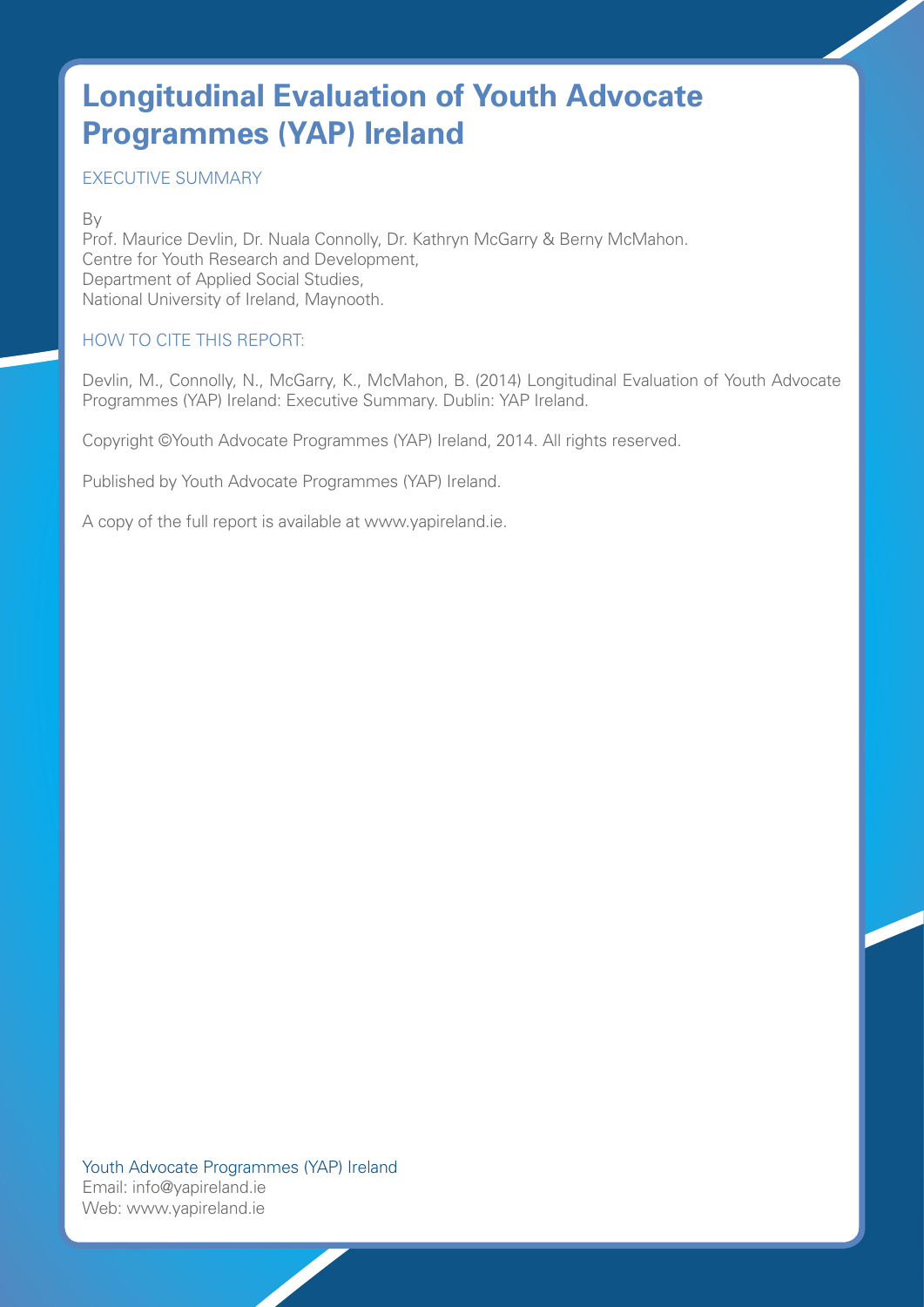## **Executive Summary**

### **Introduction**

In 2002 YAP Ireland, through the support and backing of the Health Boards (now Health Service Executive), piloted the Youth Advocate Programmes (YAP) model in the North Dublin, Galway, Roscommon and Mayo areas. YAP Ireland uses a unique strengths based, family focused approach to provide intensive support for six months, to young people and families with complex needs at Level 3 and 4 of the Hardiker Scale referred by HSE children and families social work teams. Advocates recruited and employed from the local community provide up to 15 hours of one to one support per week for a young person and family. The Youth Advocate Programme (YAP) was originally developed in Pennsylvania in 1975 as an intervention for young people who were within the juvenile justice system and today YAP Inc. is one of the largest non-profit Youth and Family Support agencies in the US.

The YAP model is based upon the development of a trust relationship between a supportive, trained and skilled adult Advocate, the young person and their family. The programme has since gone on to expand into regions across Ireland and is currently operating in 21 counties, with plans for further expansion. YAP Ireland is a registered charity managed by a voluntary Board of Directors, employing 32 permanent staff and approximately 150 Advocates on a fixed purpose basis. YAP Ireland also provides Disability, Crisis Intervention, Aftercare and Family Support Programmes. In 2012, 528 young people and their families participated in YAP programmes.

#### **The Research**

The longitudinal evaluation of YAP Ireland sought to address the following research questions:

- 1. Is the YAP model effective in an Irish context?
- 2. Are the YAP programmes contributing to positive outcomes for young people and their families?

The research shows that YAP Ireland has a statistically significant impact on the outcomes of young people and families who participated in the programme and that staff are committed to the model and working in a strengths based way.

### **The Context**

Despite significant advances of recent years, children and young people in Ireland continue to be faced with economic, social and psychosocial challenges, exacerbated by ongoing economic difficulties. The Central Statistics Office reports that children in Ireland are more likely to be in consistent poverty than their European peers, with 7.4% of children under the age of fifteen in consistent poverty in 2010 (CSO, 2012), with young females more likely to be affected. Further, the number of children in state care is rising, with the Department of Children and Youth Affairs (2012) report on the state of the nation's children holding that the number of children in the care of the HSE increased by approximately 16% between 2007 and 2011, the majority (90.3%) living with foster families. An Amnesty International report (2011) also found that children and young people are subject to social exclusion, with 50% of those polled agreeing that wider society is particularly prejudiced towards vulnerable groups, including children in care, children who commit crime, Traveller children and children seeking asylum.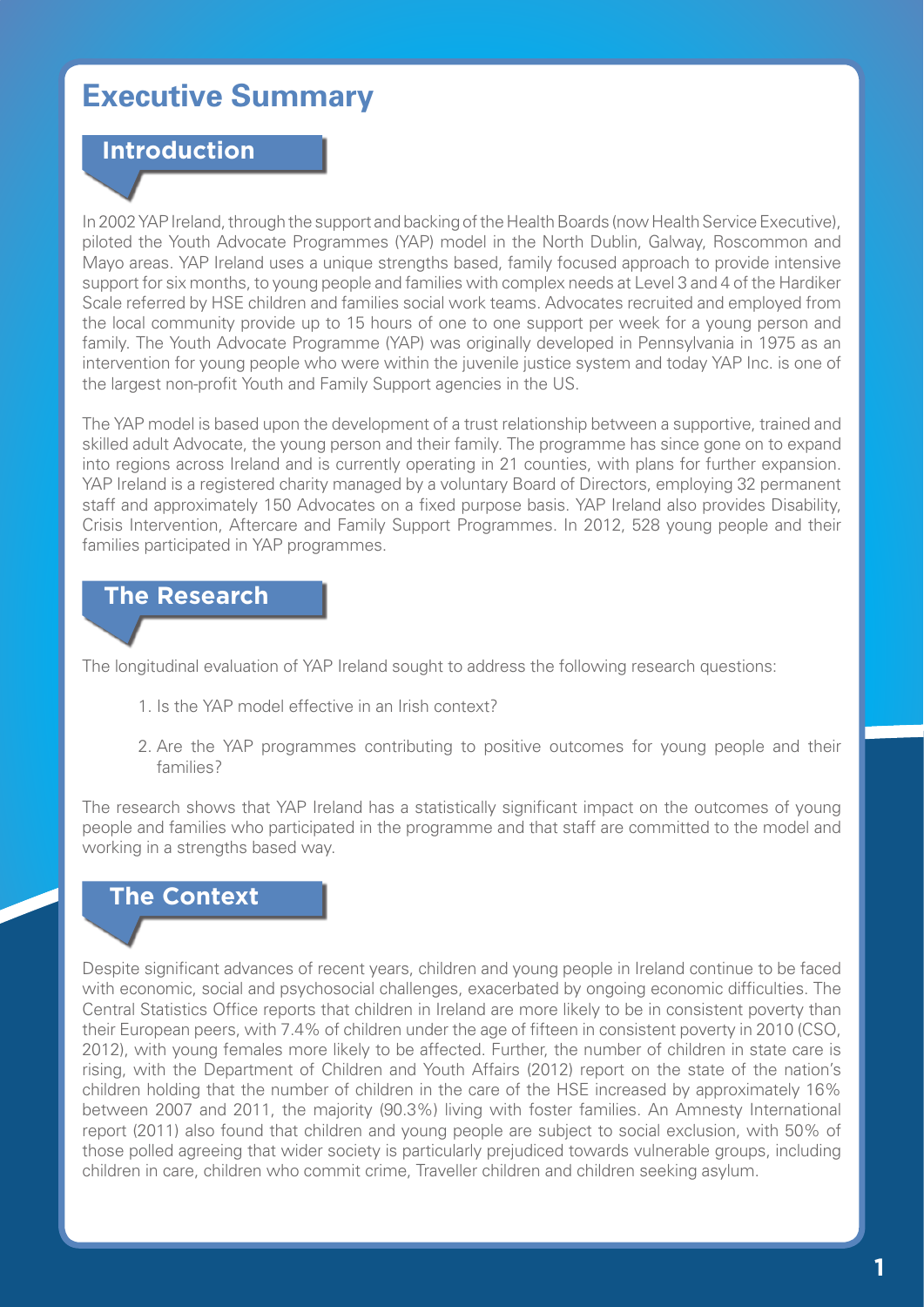Recent research by the Children's Mental Health Coalition (2013) highlights the importance of supporting mental health in children and young people by building protective factors to support their resilience, selfworth and self-efficacy. The report emphasises the need to put greater emphasis on 'at risk' families, with young people experiencing mental health problems diverted from the youth justice system towards community services that address their need, including those that support the whole family.

Evaluations of advocacy and mentoring programmes for vulnerable young people have reported positive outcomes in a wide range of areas, supporting the argument for mentoring as a strategy. "The argument for using mentoring as an intervention strategy is particularly strong when there is an interest in promoting outcomes across multiple areas of a young person's development" (DuBois et al., 2011, 58).

A meta-analysis of 73 mentoring programmes directed at children and young people in the United States (Du Bois et al., 2011) found that overall, mentoring programmes are effective in improving outcomes across behavioural, social, emotional and academic domains for young people's development. It was also found that mentoring as an intervention strategy has the capacity to serve both promotion and prevention aims.

#### **Research Design**

The research design was mixed methods, incorporating qualitative and quantitative components. It was a 'quasi-experimental' design in that the quantitative component included demographic data collection from both a sample of YAP young people and from young people in a broadly similar comparator group who were not participating in YAP or any other structured youth service provision; a series of phased Strengths and Difficulties Questionnaires (SDQs) administered longitudinally to the YAP sample of young people, their guardians and the comparator cohort; and a mid-way fidelity study with the YAP cohort.

All new YAP programme participants from September 2011 were briefed on the study by their Case Managers and invited to take part. A total of 191 young people and 180 parents/guardians consented to participate in the research at baseline. By end-point, a total of 102 young people and 94 parents/ guardians were still participating. As stated above, data was also collected from a comparator cohort of broadly similar young people. A quasi-experimental design was considered appropriate because a randomised control trial would not have been practicable or ethical in this case (Matthews & Ross, 2010). The comparator group was identified through engagement with youth work outreach services. A total of 130 comparator young people consented to participate in the research at baseline, with 69 still participating at end-point. While of interest for indicative purposes, it is not claimed that the comparator group findings have the robustness of an experimental control group. The data for this group, while referred to in the body of the report, is therefore included as an appendix.

The quantitative component of the research also included an online survey of YAP Advocates. The qualitative component included a series of phased one-to-one interviews with participants, their guardians and their Advocates; along with focus group interviews with YAP Managers and Advocates. Qualitative data was also collected from open-ended questions in the online survey of Advocates. Data was also collected through observation of YAP training sessions.

Information from the different components of the research is summarised below. For more details, please see the full report at www.yapireland.ie.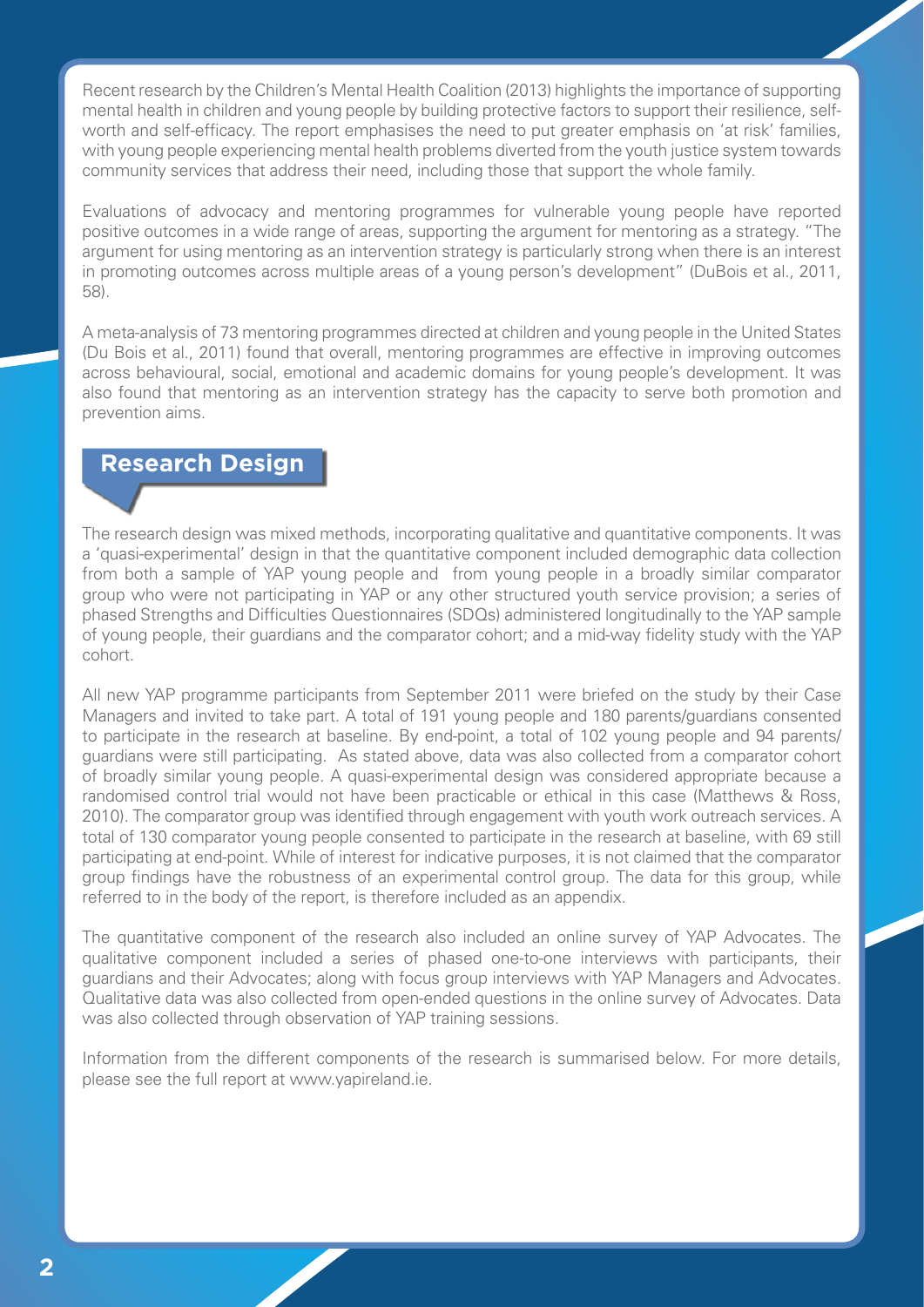## **Strengths and Difficulties Questionnaire**

The Strengths and Difficulties Questionnaire (SDQ) (Goodman, 2005) is a brief behavioural screening questionnaire incorporating 25 attributes, some positive and some negative. The 25 items are divided into five scales including emotional symptoms, conduct problems, hyperactivity/inattention, peer relationship problems and pro-social behaviour, as well as a composite total difficulties score. The SDQ is a widely used instrument in clinical assessment; outcome and intervention evaluation; and epidemiology. It is used as a research tool internationally, in developmental, genetic, social, clinical and educational studies. For the YAP participants and their parents/guardians, the SDQ was administered four times, at the baseline, mid-point and end-point of the six month programme, and again three months after completion. For the comparator cohort, the SDQ was administered to the young people only, at the beginning and end of a six month period.

## **SDQ Findings**

The quantitative component of the research yielded predominantly positive results for young people engaged in the programme. SDQ total difficulties scores decreased from baseline to mid-point, and again to end-point for both parents/guardians and young people's self-reports. The mean score for YAP young people's self-reports moved from the 'borderline' category to the 'average' category for total difficulties. Similarly, the mean score for parents decreased, moving from 'at risk' to the lower end of the 'borderline' category. Parent/guardian scores show markedly higher improvements. Parents' perceptions of difficulties were higher than self-reported at baseline. The changes were found to be statistically significant between the baseline and end-point for both young people and their parents'/ guardians' reports. The figures indicate that there was an overall perceived improvement in difficulties for respondents who took part in the programme.

Comparing the end of programme score to the three month post-programme scores reveals that there is no significant change in the self-report scores, which suggests that the improvements made were sustained after the programme ended. This is true for four sub-scales, as well as for the total difficulties score. Of note, the pro-social scores improved significantly for self-reports in the post-programme findings, previously remaining statistically unchanged during the programme, possibly suggesting that benefits relating to this aspect of young people's behaviour had accrued over time.

However, in the parent/quardian post-programme scores for total difficulties, a disimprovement can be reported, with the young people moving to the 'at risk' category. However, when outliers (extreme cases) are removed, this change is smaller. Given the relatively smaller number of responses at the three month post-programme phase, sufficient cases were not available to test significance of variance, and thus all of these findings need to be interpreted with caution. A further caveat is that parent/ guardian perceptions and apprehensions regarding disengagement from the programme, as expressed in the qualitative strand of the research, may have influenced responses to this item.

### **Young People's Views Through Interview Series**

Young people participating in the YAP programme also described beneficial outcomes when interviewed. On the whole, they reported positive experiences of their YAP Advocate, including references to the Advocates' interests and hobbies, their ability to listen and offer advice, as well as their ability to engage the young people by 'telling stories', encouraging and joining in activities including supporting school work and, drawing on the YAP model, avoiding judgment and focusing on the strengths of the young person, while listening to their points of view.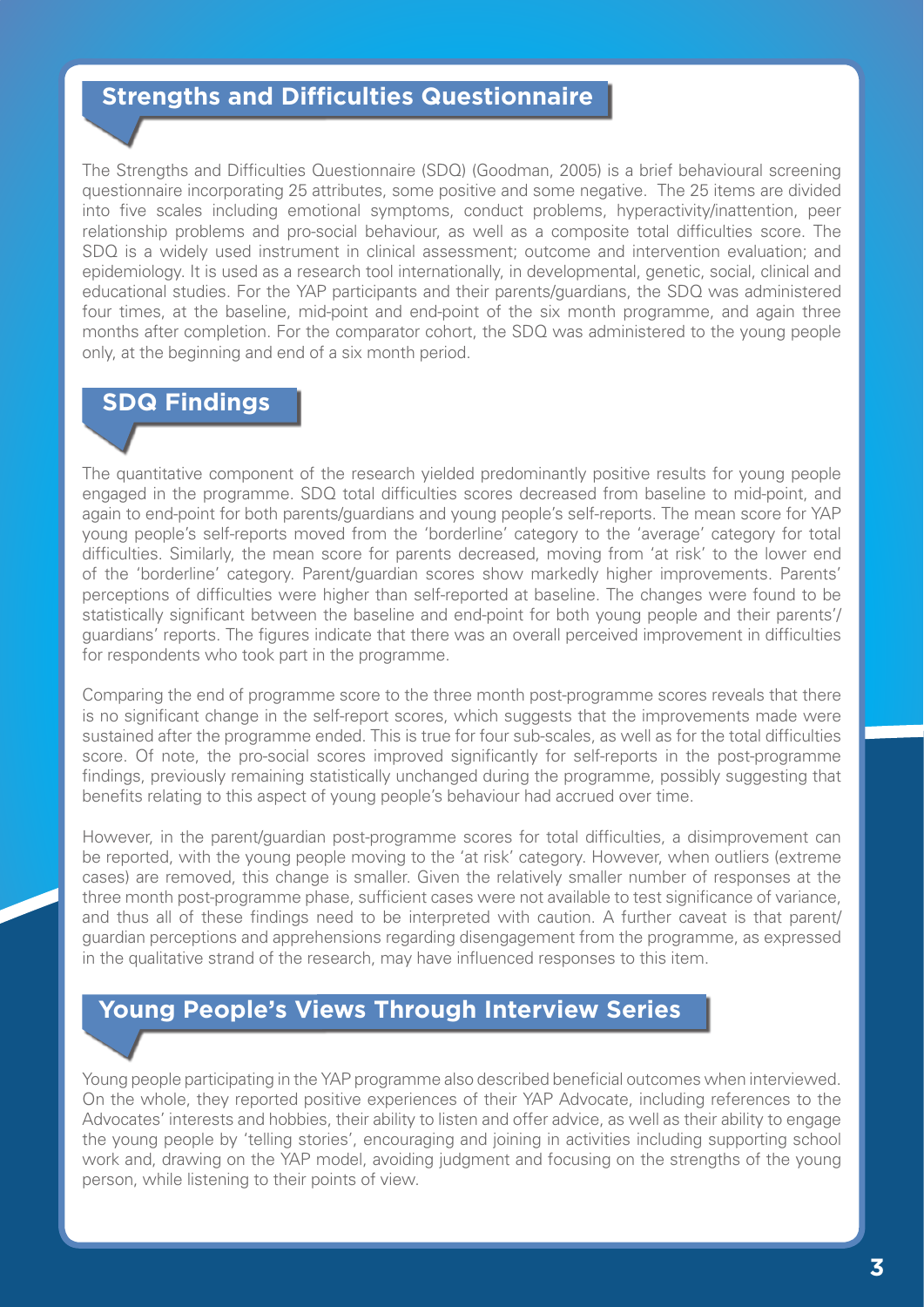*"She is interested in most of the things that I am interested in so there is a lot to do and lots of things to talk about. We watch the same things, we like the same music and things like that. She is a great person."*

 *"You actually know someone is listening to you and taking in the information and being able to give you advice on it."*

 *"She will always make you feel good about yourself; she would talk to me about positive things."*

The approach is consistent with the 'one good adult' ethos adopted by YAP Ireland, drawing on the Headstrong My World Survey (2012), which finds that the presence of 'one good adult' makes it more likely that a young person will be connected, self-confident, future looking and able to cope with problems (Headstrong, 2013). This is in keeping with long-established insights from the psychological literature: the importance of a mentor as a role-model in youth development is identified in Erikson's life-stage psychosocial development theory (1959), while Bandura's social learning model holds that a young person will reproduce observed behaviours and, if feeling motivated, will continue to engage with positive behaviours.

Qualitative data gathered during the interview series strand of the research indicates that young people on the YAP programme find the experience predominantly positive, reporting improved confidence and increased participation in activities and improved community engagement.

> *"It has changed me so far as being more open and more confident, getting out there, it has got me involved in stuff."*

Young people also reported improvements in their mental health, leading to decreased stress, in addition to increased self-esteem and resilience, and increased ability to cope with challenges.

> *"Maybe I don't feel as stressed because I know if I have an issue I can talk to [my Advocate]."*

 *"Yes, I think I have become stronger than before... when I am with [the Advocate], I can just tell her everything that I feel, she doesn't judge me."*

These protective factors are noted as important to a young person's self-worth, self-efficacy and mental health, particularly within 'at risk' families (Children's Mental Health Coalition, 2013).

### **The Matching Process**

Experiences of the matching process were predominantly positive, with young people and parents/ guardians largely reporting positive relationships based on shared interests and tailored to the specific needs of the young person. One contrasting view arose in the interview series, with a guardian and their young person describing the matched Advocate as unsuitable. Findings from the survey of Advocates concur that the process is largely positive, with the majority of Advocates giving accounts of positive matches.

> *"I certainly think that yes we are matched well in terms of being able to communicate*  with each other. And I think [the young person] clearly needed a woman, a mother figure *in her life so yes so far I think the match is good."*

 *"[The Case Manager] has done a great job on the match… it is working really well."*

Managers also described the process of matching as working very well, with the variety of Advocates providing a pool from which appropriate matches can be drawn.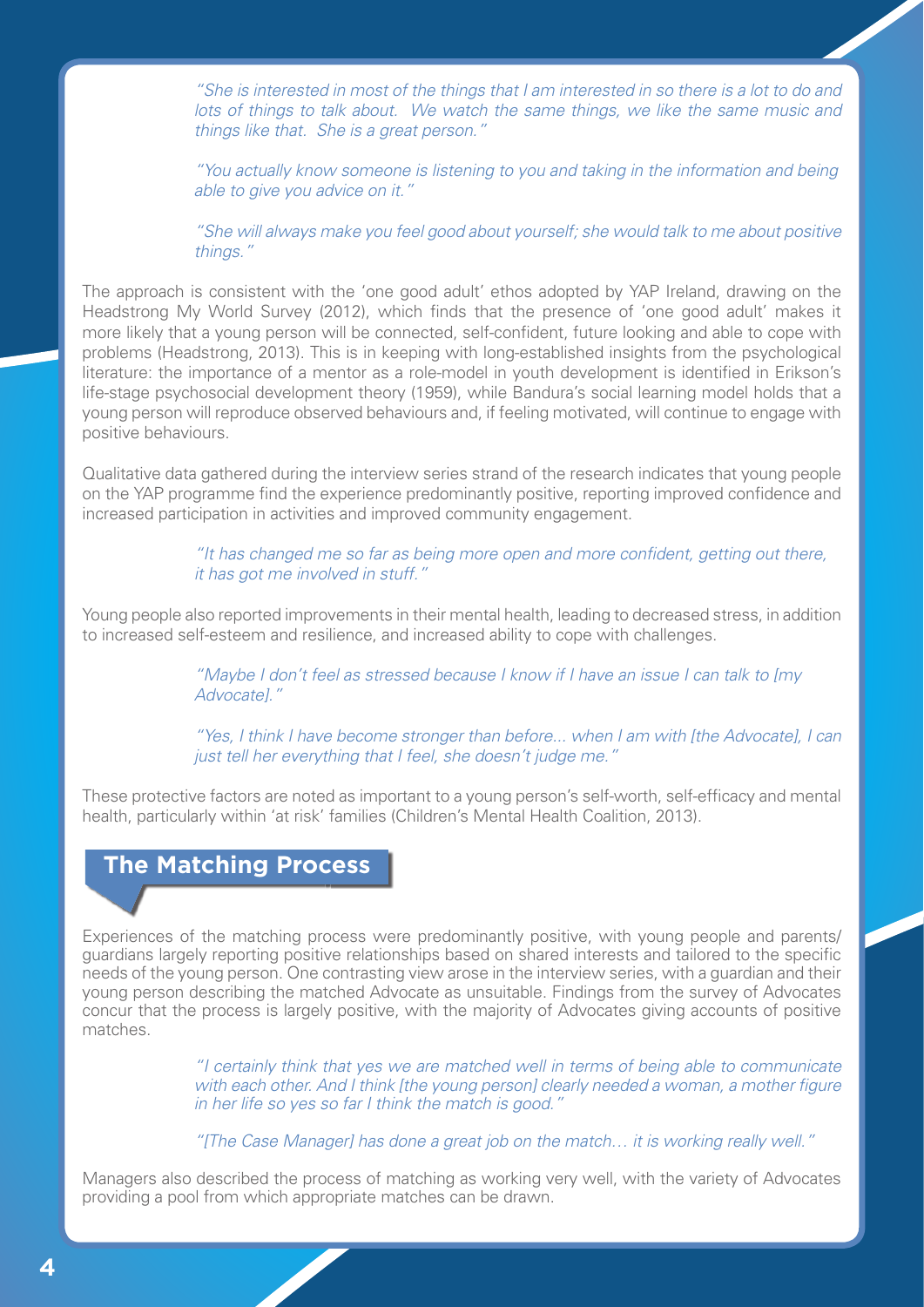*"The variety on the panel gives us the opportunity to have really good matches with the young people."* 

Again, a view was expressed that in some regions, it is not always possible to produce an ideal match, with logistical difficulties presenting.

## **Activities and Community Engagement**

The young people participating in the interview series acknowledged changes in their level of community participation since joining the YAP programme. Those interviewed described their experiences before YAP, including a lack of social outlets and limited participation in community.

> *"On the weekends I would stay in bed until around 3pm or 4pm, lie around, get dressed and then I'd go out to the park and I'd come in. Sometimes I wouldn't come in at all, I'd just stay out. [I would] stay in my friend's house or stay all night in the streets."*

They described a range of activities undertaken with their Advocates, including dining out, going to the cinema, going bowling, taking walks and taking horse-riding lessons. Those interviewed were for the most part satisfied with the range of activities they were experiencing on the YAP programme.

> *"I love playing pool so we will look into playing pool. I think playing pool, going for walks and getting lunch are the main things that we would be doing."*

 *"We usually go to the library because [the Advocate] wants us to get our homework done and sometimes we go to [shopping centre]."*

Advocates also identified many of the same activities undertaken with their young person, including food and drink based activities, excursions and entertainment activities including cinema visits.

Just under a quarter of Advocates indicated that they would like to have done other activities, with prohibitive factors including logistical and budget constraints, as well as differing levels of engagement of their young person.

> *"Like I mentioned earlier, I can't take [the young person] to things that are costing* €*40,* €*50 and* €*60 and then expect that to be picked up [by the family], after the programme."*

The views of parents/guardians were largely positive. The young people taking part in the interview series also identified some challenges encountered while participating in the YAP programme. The young people reported finding budget constraints prohibitive, and those in rural areas expressed interest in improved dedicated facilities.

*"I think more money should be added to the budget because you can't do a lot for* €*15."*

### **Length of Programme**

Evidence indicates that the longevity of relationships impacts on youth outcomes in mentoring programmes (DuBois et al., 2002, Moore et al., 2002). It has also been reported that young people in programmes that terminated within six months reported disimprovement in several areas (Grossman & Rhodes, 2002), and that young people in relationships that lasted over a year reported greater improvements (Tierney et al., 1995).

While there was some acknowledgement that the six month period of intervention is short, the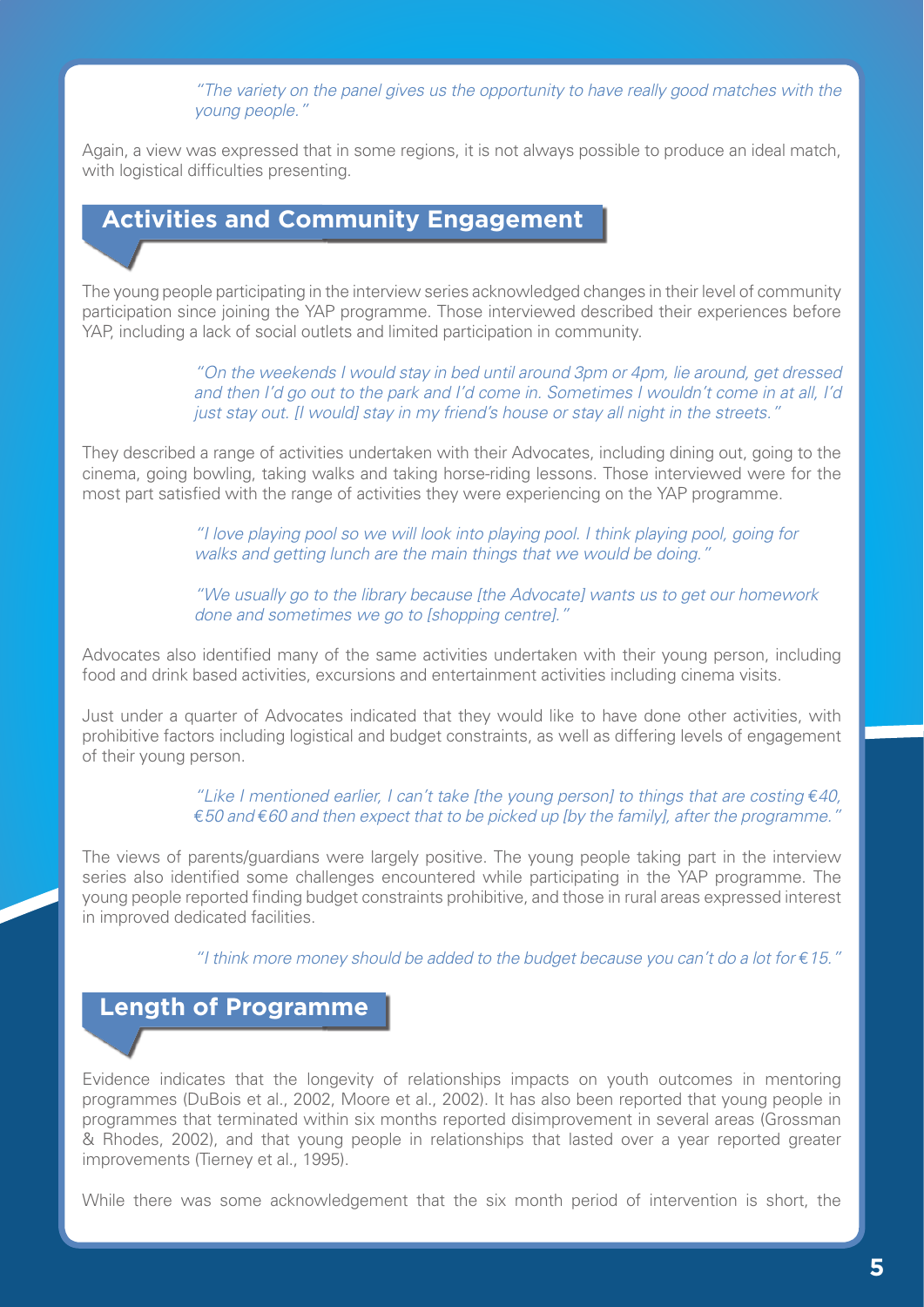consensus among focus group participants was that this was a sufficient period to achieve results and improve the life of the young person. This is reflected in the statistical data collected for this study, with positive outcomes found. Managers conveyed the need to empower not just the young person, but also the parents or guardians, while also facilitating community engagement during this time.

> *"What we're finding is that the reason they don't want to be part of communities* anymore is they find it very hard to cope...for example if conflict arose, how to resolve *those issues, how to deal with conflict in school, at home."*

Some Advocates also expressed an interest in a phased wind down of the service, with some limited opportunities for contact between the Advocate and young person after the programme has ended. Despite this, longitudinal evidence from this study reports positive outcomes for young people participating in the programme over the six month period.

### **The Disengagement Process**

Case Managers reported positively on the disengagement process, describing how the young person is prepared for the service wind down during wrap meetings and during their time spent with their Advocate. Managers also described YAP's extension policy, indicating that occasionally the request for an extension may come from an external service. Advocates also commented on the disengagement process with the young people, recording the importance of openness and clarity when working with the young people and drawing on their training, to avoid undue attachment or dependence. Advocates reported preparing their young person(s) for life after YAP.

> *"I think there is no doubt that if the relationship has worked well, any exit process is going to be difficult for both. For them to acknowledge that is incredibly powerful as well, it is part of life, endings and beginnings."*

However, a disparity presented between the views of the Managers on the disengagement process and those of the young people and their families interviewed. The main concern focused on perceptions of preparedness for the disengagement process, with parents expressing fear that their young person would return to exhibiting previous challenging behaviours, while others expressed concerns about managing once services were withdrawn. This data indicates a concern among some parents/guardians, understandable perhaps given their positive assessment of the programme, about 'life after YAP' and support without the programme.

> *"I'll be very sad when it comes to an end because I know she can't have any more contact with us and I am going to be lost without her, when [the Advocate is gone], I don't have anyone then...I can't see myself managing too well to be totally honest."*

#### **Parents' Views**

The parents/guardians of young people participating in the YAP evaluation interview series predominantly spoke positively about their experiences of YAP Advocates, discussing the benefits of having the additional support of the YAP worker, which was having a positive effect on the young person's home life; and also providing support to the guardian in motivating or encouraging the young person, in line with YAP's core principle of partnering with parents.

> *"She has started to talk now, she tells me about things happening at school that she doesn't like, it is different from before."*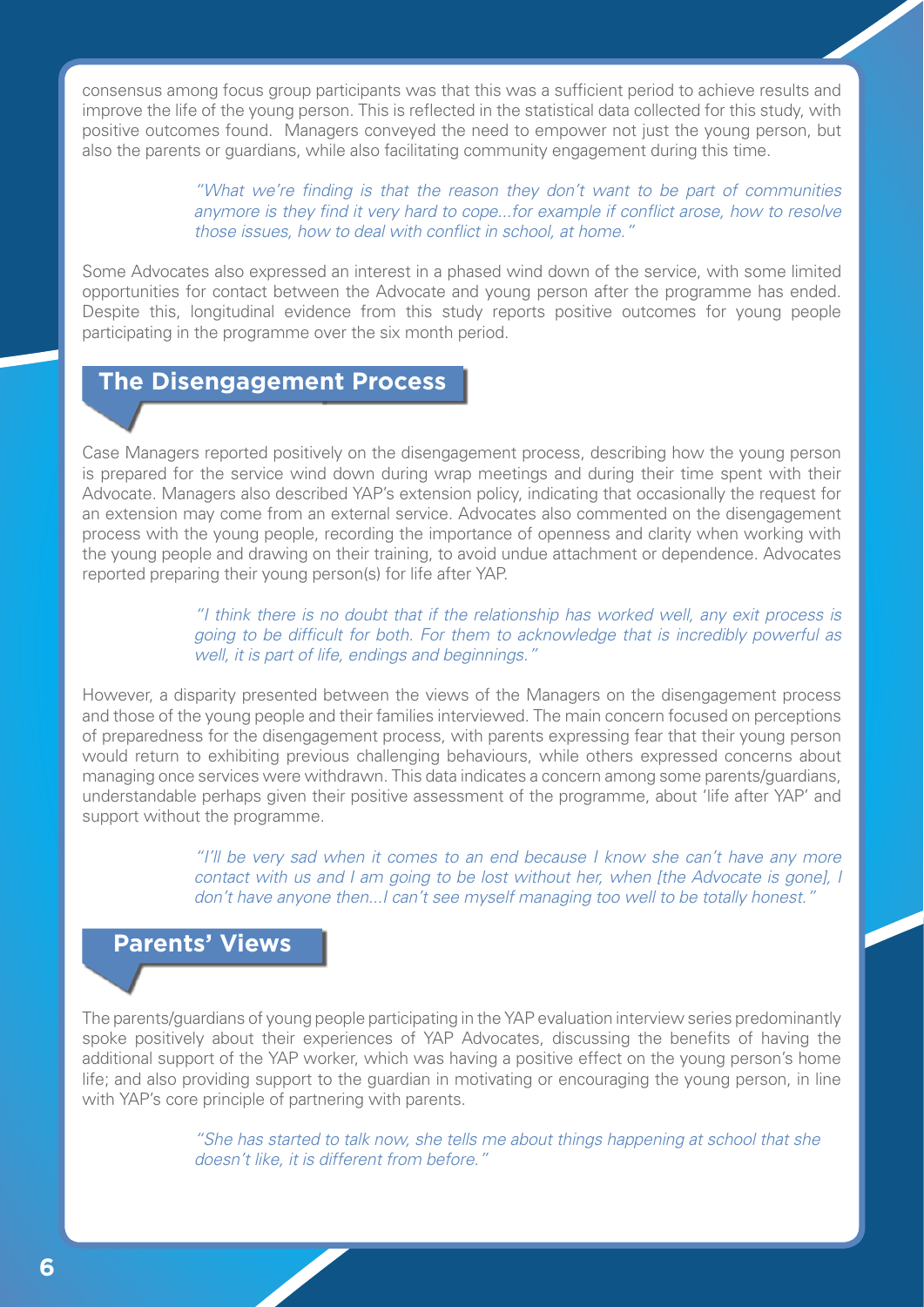Parents/guardians also report positive outcomes for their young people, including improved communication and social skills, and increased confidence and community engagement. The responses are by and large in line with YAP's core principles, including 'partnership with parents' and a 'focus on strengths' approach. Parents also identified improvements that met the specific needs of their young person, aligning to YAP's 'individualised service planning' approach.

#### *"She has more self-esteem with people, she has more confi dence."*

Parents and guardians discussed the prospect of their young person continuing to engage in the activities undertaken on the YAP programme. Responses varied, with some indicating that their young person would maintain levels of engagement, with others reporting that their young person would be less likely to maintain activity levels after the disengagement process, especially where activities were dependent on the company of the Advocate, or would likely present a financial burden.

#### **Advocates' Views**

Advocates currently employed by YAP Ireland come from a variety of work backgrounds, including community and youth work, social care work, education, retail and sports/recreation. This reflects YAP Ireland's policy of recruiting people with the necessary aptitudes, and ideally living in the local community, rather than having specific qualifications. The majority of matched Advocates were working with one or two young people at the time of this research, typically spending 6-10 hours with their young person.

YAP Advocates were by and large well-informed of the YAP model and conscious of the need to apply the model in practice. Advocates identified positive features of the model, including 'one to one interaction' with the young people, 'the strengths based approach', 'focusing on positives', providing 'a support network' for the young person, and YAP's 'no reject, no eject' policy. The responses are in keeping with YAP's strengths based wraparound model.

> *"I am the young person's voice and support. My role is for [young person], right now*  as we sit it is for [the young person] regarding whatever support she needs be it  *education, social skills."*

> *"I really believe in the model and I have seen from my fi rst case how it works and it has worked for me."*

In reporting on their experiences of working as an Advocate for YAP Ireland, responses varied. Survey results show that Advocates are confident in their roles and feel well-matched with their young people. Substantial majorities of Advocates surveyed feel confident and supported in their roles and agree that their work with YAP Ireland contributes to their professional development. Responses are also positive, but less decisively so, regarding the adequacy of feedback received; 59% (n=48) think it is 'Certainly True' they are given adequate feedback and 37% (n=30) think it is 'Somewhat True'.

Advocates reported facing challenges in their roles. Advocates identified difficulties in motivating their young person to engage in activities, and apprehension in dealing with complex cases, particularly where the young person has exhibited or threatened violent behaviour. In some instances, it was reported that further training, or the selection of an Advocate with specific experience would benefit a challenging or crisis situation.

> *"The biggest challenge has been getting [the young person] into school, I've tried everything."*

 *"Just dealing with when the day goes wrong, dealing with how much effort you have*  put into your job and then you are dissatisfied going home. That is disheartening  *sometimes."*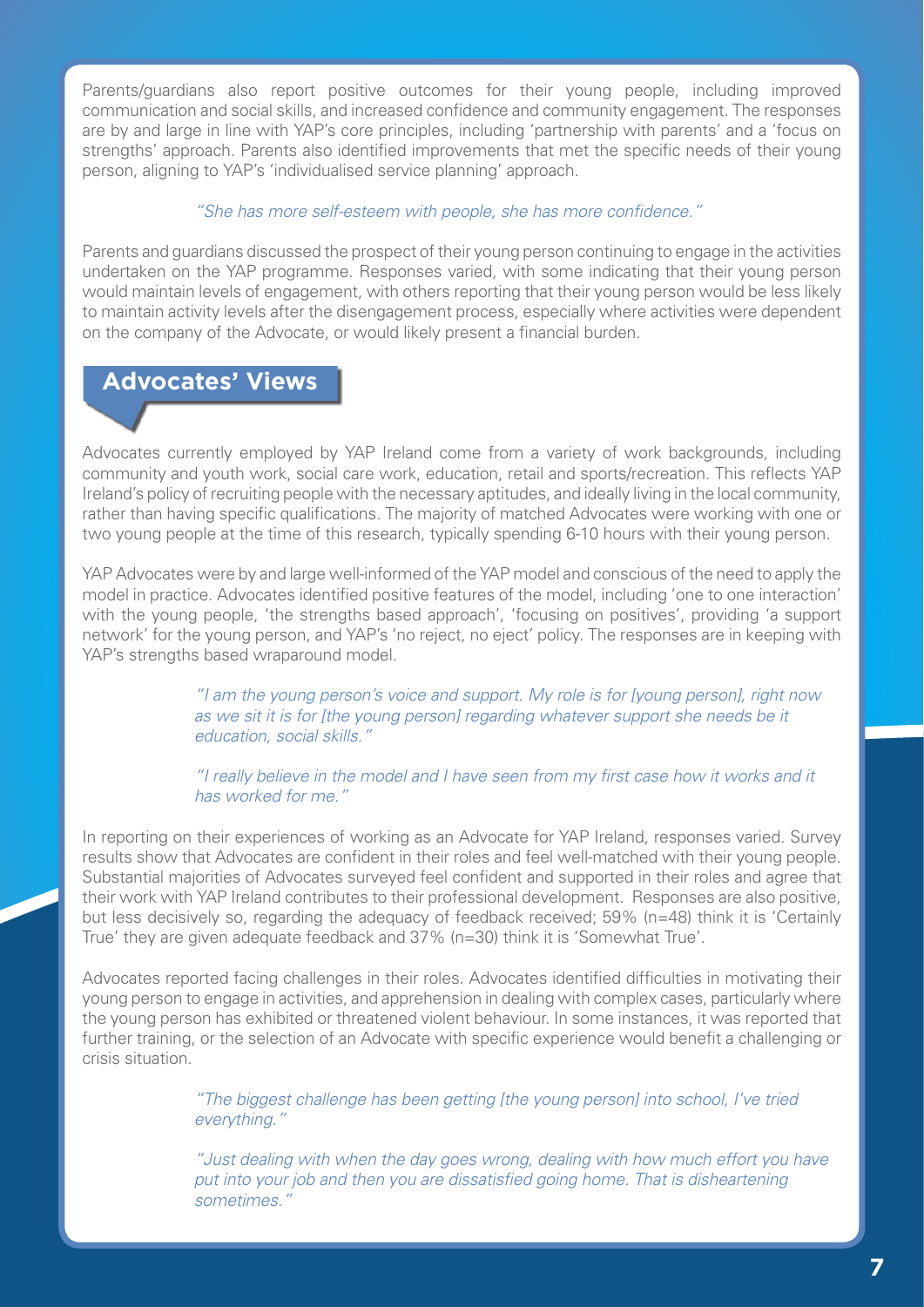#### **Managers' Views**

Service and Case Managers working with YAP Ireland described the young people on the YAP programme, often in terms of the challenges faced and how these could be overcome utilising the YAP model. They described young people on the YAP programme as lacking a sense of contribution to society and community, manifesting in a sense of being mistreated or let down, as well as isolated. They also highlighted the prevalence of drug and alcohol abuse among YAP clients, emphasising the at-risk nature of the young people on the programme.

> *"To some degree what is facing them is that they have lost their connection with communities."*

*"There are certain events happening, mental health issues have always come up."* 

Family and home circumstances were also reported as potentially contributing to problems, with accounts that some young people may be responding to behaviours witnessed in their home environment.

#### *"In the cases I work with there's a lot of dysfunction and the kids are taking on the parents' issues."*

Staff were positive about the YAP model in responding to the needs of vulnerable young people and young people with complex needs, in keeping with the evidence in the literature which reports that mentoring relationships produce more marked outcomes and are most effective where the participating young people have either had pre-existing difficulties or been exposed to significant levels of environmental risk (DuBois et al., 2011). Managers occasionally expressed concern at their workload and the associated expectations, describing how they often balanced a variety of competing tasks, while continuing to remain as involved as possible with their cases.

> *"From recruiting to training, we are heavily involved from short listing, through to the training through to checking references and child protection clearance."*

### **Training**

The characteristics of an effective mentoring relationship have been identified in the literature, with studies emphasising the importance of mentor recruitment and training. Moreover, positive outcomes have been deemed to be dependent on, and moderated by, measures such as guidelines for practice in the field and the screening and training of mentors (Du Bois et al., 2002). Findings from the observation of YAP training and from focus groups and the survey of Advocates suggest that participants have had positive experiences and have benefited from the training provided.

During training observations, staff training was positively received by those present. Group dynamics were positive across the training sessions, with good levels of group interaction, and opportunity for questions and feedback. The trainers frequently drew on professional experience and knowledge of YAP and related work, a process that was undoubtedly beneficial for those present. While focus group responses were also positive, a small number of Managers identified the need for improved induction or training for Case Managers, with an emphasis on opportunities to share experience and learn from one another.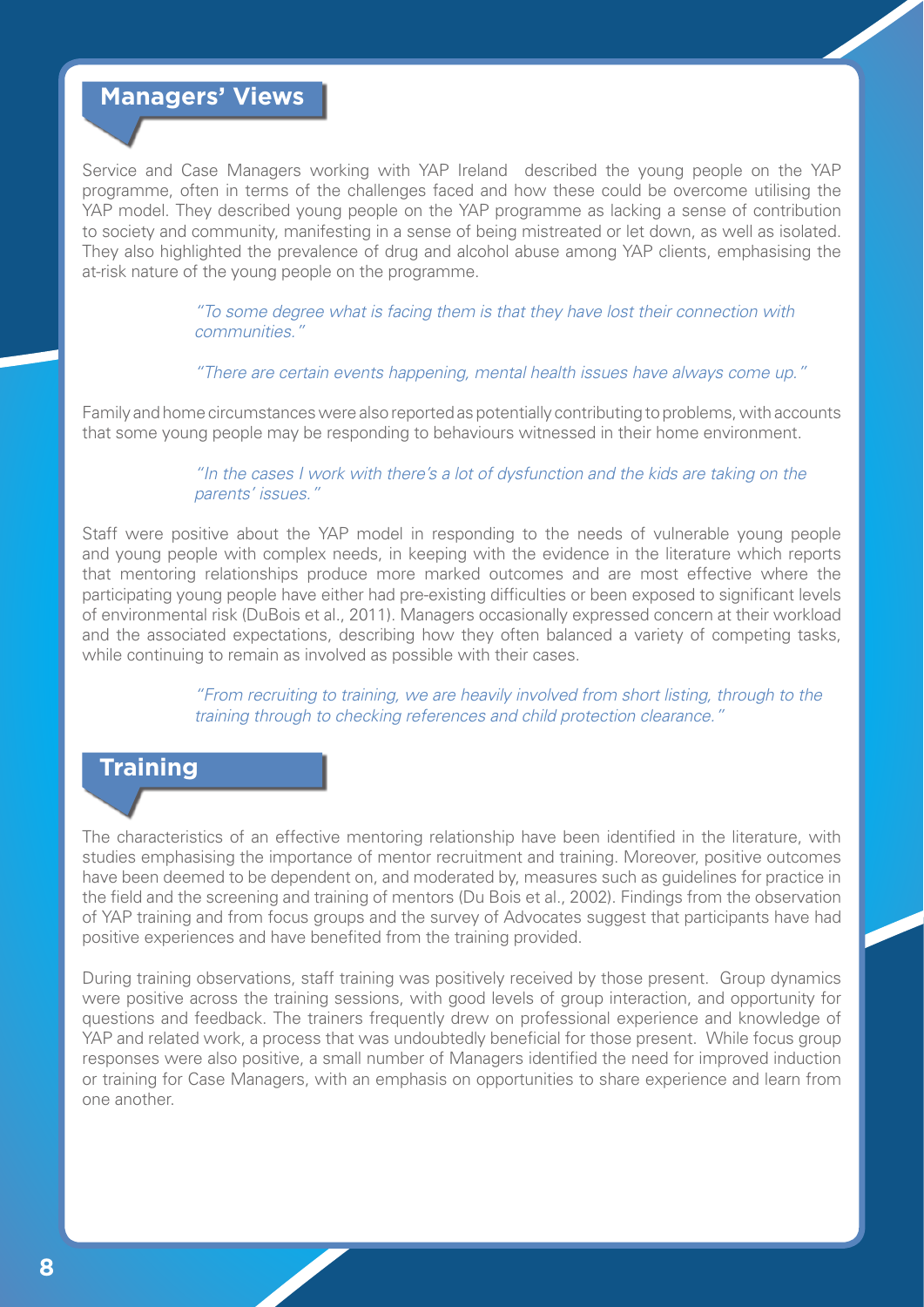## **Summary of Research Findings**

This evaluation study concludes that the YAP programme is implemented as intended, with treatment fidelity. Managers and Advocates working for YAP Ireland believe in the YAP model, and are also positive about the application of the YAP model in practice, and the benefits for the young people and families participating in the programme. Staff were positive about the YAP model in responding to the needs of vulnerable young people and young people with complex needs, in keeping with the evidence in the literature which reports that mentoring relationships are most effective where the participating young people have either had pre-existing difficulties or been exposed to significant levels of environmental risk (DuBois et al., 2011).

Staff, young people and parents/guardians were positive about the matching process and working with Advocates, in line with the literature, which holds that positive outcomes are more likely to be reported where the mentor and young person have been paired based on similarities of interest (DuBois et al., 2002).

Young people participating in the programme have positive outcomes, as measured statistically through the Strengths and Difficulties Questionnaire. Overall the findings signify improved wellbeing for young people participating in the programme. Parents/guardians of participants also recorded positive outcomes overall through the Strength and Difficulties Questionnaire. The reported improvements as evidenced by the qualitative data and quantitative SDQ findings represent significant positive outcomes for the young people participating in the YAP programme. The outcomes show improvements in factors which enhance wellbeing, as described in the literature. Happiness and health are associated with physical participation in life, spending time with friends and a sense of belonging within families and communities (Lalor, De Róiste & Devlin, 2007). Correspondingly, resilience and the maintenance of wellbeing in the presence of adversity have been linked to individual factors such as self-esteem and leisure interests; social factors such a sense of belonging and a pro-social peer group; and community factors such as attachment to community networks and access to support services (National Youth Health Programme, 2004). These reported findings in relation to wellbeing suggest that there are clear positive outcomes for young people who participate in the YAP programme.

#### **Strengths**

Based on the findings of this research, it is possible to identify a number of strengths of the YAP programme in practice.

- Young people participating in the YAP Ireland programme have positive outcomes, as measured statistically through the Strengths and Difficulties questionnaire. Young people's self-report scores for total difficulties improved significantly across the six month time frame. Participants also perceived positive outcomes on a range of sub-scales across the six month time frame, including the emotional symptoms, conduct problems and hyperactivity scales. While young people showed a small improvement on the peer problems scale and a small increase in risk on the pro-social scale, these were not deemed to be statistically significant. Overall the findings signify improved wellbeing for young people participating in the programme.
- Parents/guardians of young people participating in the YAP Ireland programme perceived positive outcomes for their young people, in addition to highlighting the benefits of YAP's programme to the family, particularly in terms of support provision. This is in line with YAP's core principle of 'partnership with parents'. Parents/guardians of participants also recorded positive outcomes through the Strength and Difficulties Questionnaire. Scores for total difficulties improved significantly across the six month time frame. Parent/guardian reports also showed significant improvements across a range of sub-scales, including the emotional symptoms, conduct problems, hyperactivity and peer problems scales.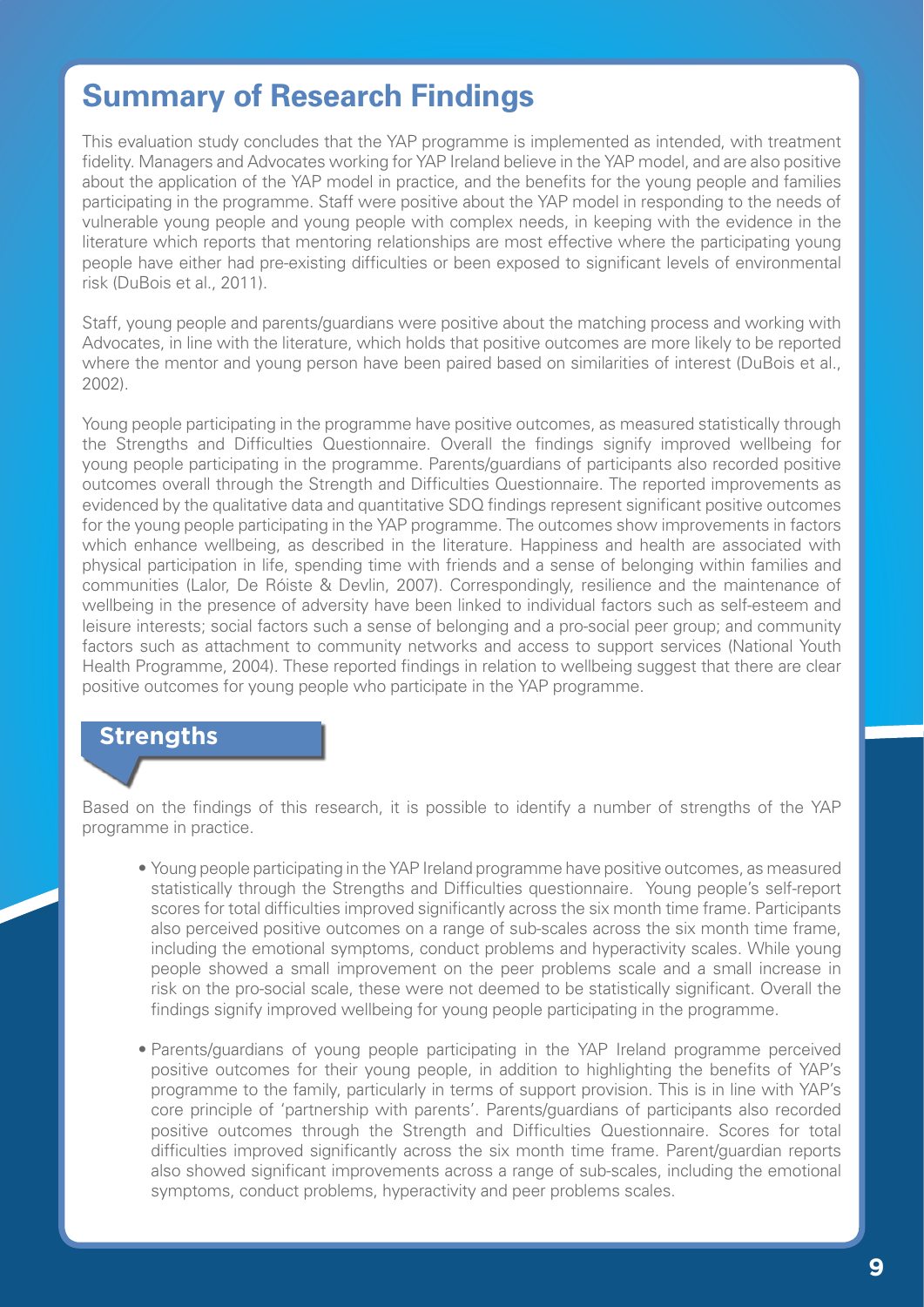- Young people engaged in the YAP Ireland programme typically reported beneficial experiences of participation, including improved community engagement and the benefits of new experiences in their day-to-day lives. Young people also perceived improved confidence and self-esteem, which are qualities linked to resilience in young people, and of particular importance to at risk groups.
- The YAP programme is implemented as intended, with treatment fidelity scores consistently positive, from the perspectives of the young people and their parents/guardians. Young people were particularly positive about feeling heard, understood and respected on the YAP programme, while parents/guardians reported particular satisfaction with the matching process.
- YAP's matching process is predominantly effective, drawing on a variety of Advocates and implementing YAP's core principle of 'individualised service planning'.
- Managers and Advocates working for YAP Ireland believe in the YAP model, including features of the model aligning to YAP's core principles, notably the strengths based wraparound approach and the core principle of empowerment. Managers and Advocates were also positive about the application of the YAP model in practice, and the benefits for the young people participating in the programme, with shared understandings of positive outcomes achieved for participants and their families.
- The training provided by YAP Ireland is well-received by potential and matched Advocates and staff, with particularly positive responses to specialised training relating to specific risk factors for young people participating in the programme.

### **Challenges**

A number of challenges have been identified through the research, highlighting opportunities for learning for YAP Ireland.

- Some Advocates identified difficulties in motivating their young person to engage in activities, and apprehension in dealing with complex cases, particularly where the young person has exhibited or threatened violent behaviour. It may be possible to address this through further training, with training relating to specific risk factors particularly well-received by Advocates.
- In a small number of cases, where a match is not successful, the programme may not be as effective in supporting the young person to achieve positive outcomes.
- Managers also identified challenges faced in dealing with some cases, sometimes linked to external services, including social work services and in some cases, treatment of the young person in the school environment.
- Some Advocates are not satisfied with the pay they receive for the work that they do. When asked if they were paid fairly for the work that they do, 42% (n=34) found this to be 'Somewhat True', with  $16\%$  (n=13) finding this to be 'Not True'.
- A small number of Managers participating in focus groups occasionally expressed frustration at their workload and the associated expectations, describing how they often balanced a variety of competing tasks, while continuing to remain as involved as possible with their cases. For a small number of new Case Managers the on-call time was challenging.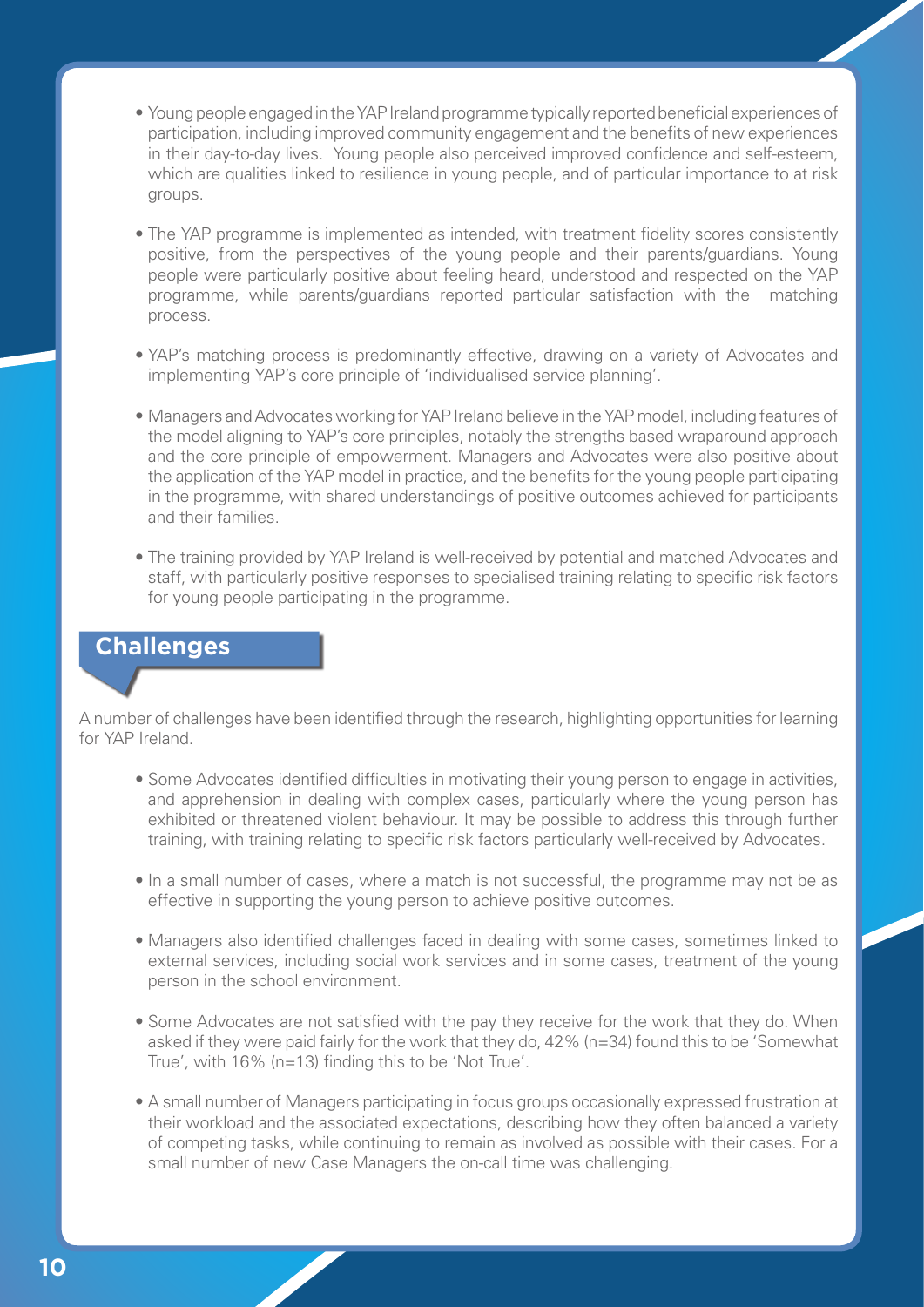- Parents expressed concern about 'life after YAP' and losing the support provided by YAP Ireland. Consequently, it is important that sustainable community engagement is emphasised as vital to the YAP process and visited and revisited at meetings throughout the young person's participation in the programme.
- While Case Managers and Advocates were well-informed of the disengagement process, some parents expressed fear that their young person would return to exhibiting previous challenging behaviours, while others expressed concerns about managing once services were withdrawn. This data further highlights a perceived concern among some parents/quardians about 'life after YAP' and support without the programme.
- The administration of the research was resource-intensive, requiring ongoing organisational support for staff and young people. It is important that YAP staff have an understanding of the research process and handling of research material but also of the value of the research within the context of the overall work of the organisation.

#### **Recommendations**

Based on the strengths and challenges identified here, the following recommendations can be made:

- It may be possible to address more challenging cases through further training, with current training relating to specific risk factors particularly well-received by Advocates. The opportunity for accreditation of the current training was also identified.
- The issues of Advocates' pay and conditions merit further consideration. While acknowledging severe financial constraints, it is recommended that YAP Ireland considers a review of the overall package provided to Advocates.
- In consideration of Managers' workloads, YAP should review the support and training for staff providing the on-call service and strengthen induction for new staff.
- The perceived concern among some parents/guardians about 'life after YAP' and sustained support without the programme could be further addressed throughout programme engagement, including at wraparound meetings, for young people and their families. YAP Ireland should consider the option of a phased aftercare plan to support families and young people participating in the programme. This would help to alleviate apprehension around the disengagement process, while facilitating sustained community engagement and supporting sustained outcomes for young people.
- YAP Ireland should consider what more could be done to encourage related organisations to work in a strengths based, youth-friendly way, promoting advocacy within the youth sector, and influencing change more broadly.

Based on analysis of the data collected through this longitudinal evaluation, it can confidently be concluded that the YAP model is effective in an Irish context and the YAP programme contributes to positive outcomes for young people and their families.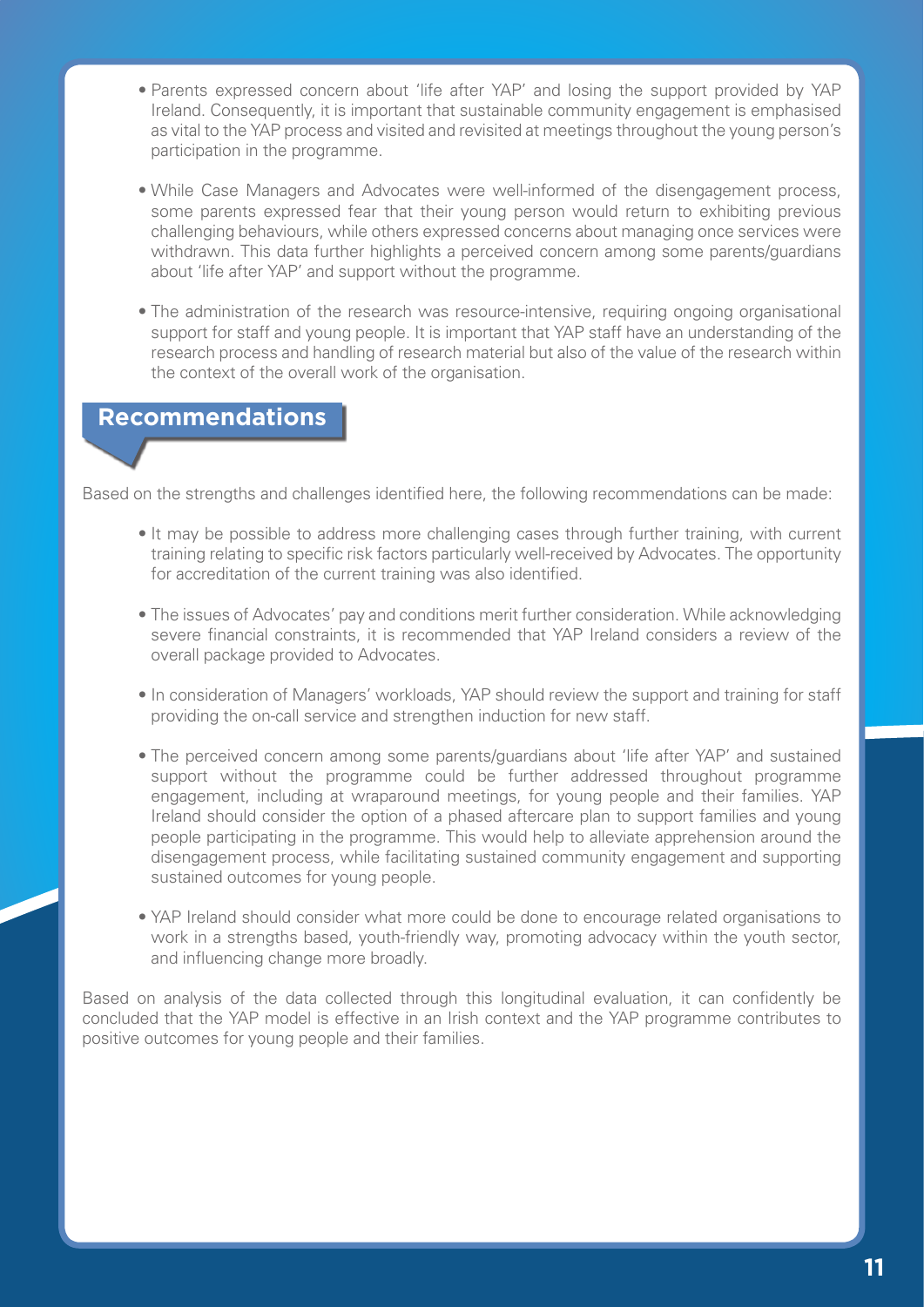## *RESEARCH TEAM & CONTRIBUTORS*

Research Team

Professor Maurice Devlin, Department of Applied Social Studies, NUIM. Dr. Nuala Connolly, Department of Applied Social Studies, NUIM. Dr. Kathryn McGarry, Department of Applied Social Studies, NUIM. Berny McMahon, Department of Applied Social Studies, NUIM.

## *CONTRIBUTORS*

Emma Cassidy, Consultant Statistician. Ivan Privalko, Researcher. Thomas McCarthy, Youth Worker. Sinead O'Connor, Departmental Support Worker.

#### *ACKNOWLEDGEMENTS*

The research team at the Centre for Youth Research and Development would like to thank Siobhán O'Dwyer, YAP Chief Executive Officer, and the entire YAP team, including Managers, Advocates and administrators for their ongoing support and cooperation throughout the evaluation. Thanks also to the participants of the YAP evaluation, including the Case Managers, Advocates, YAP young people and their parents and guardians.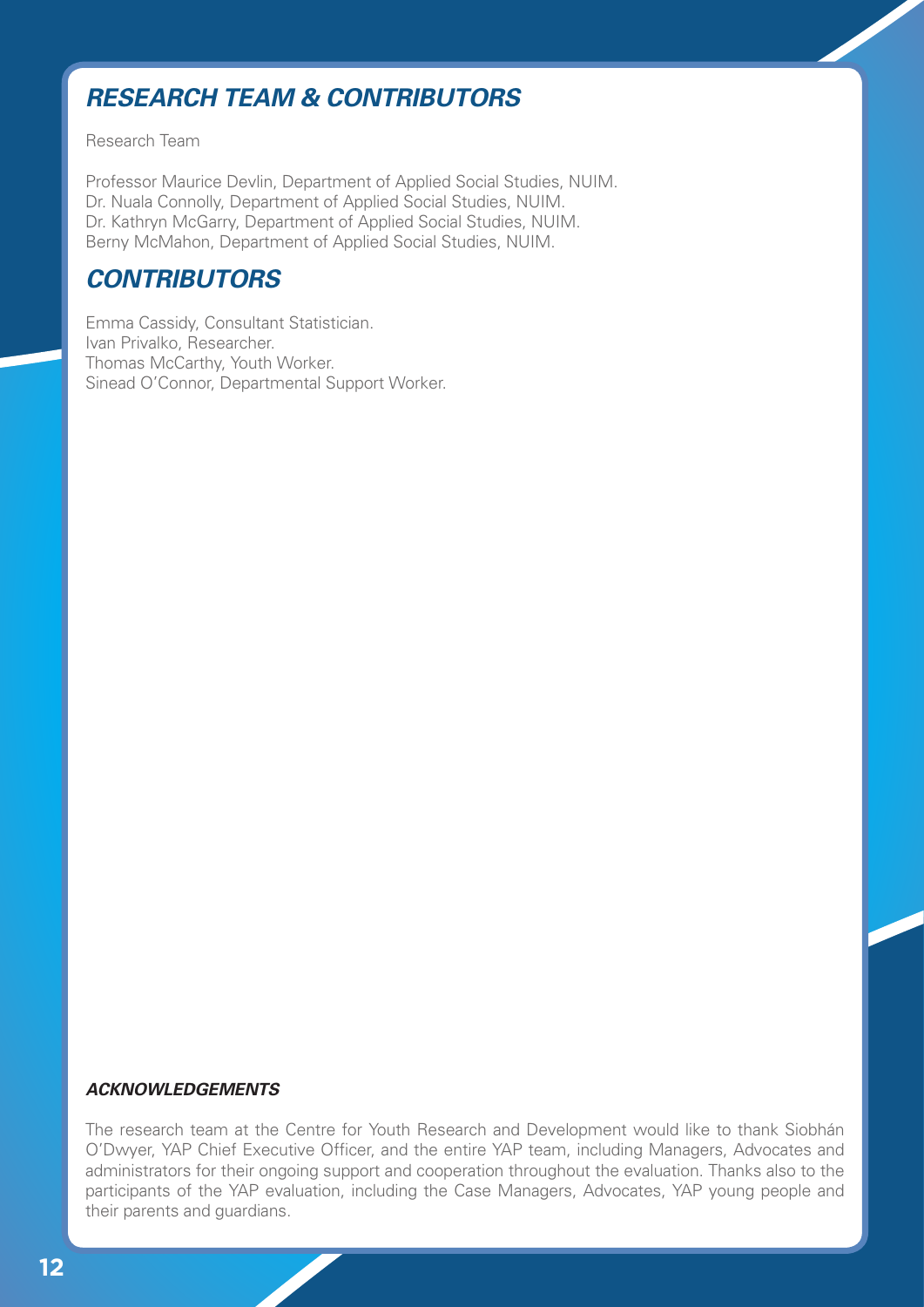